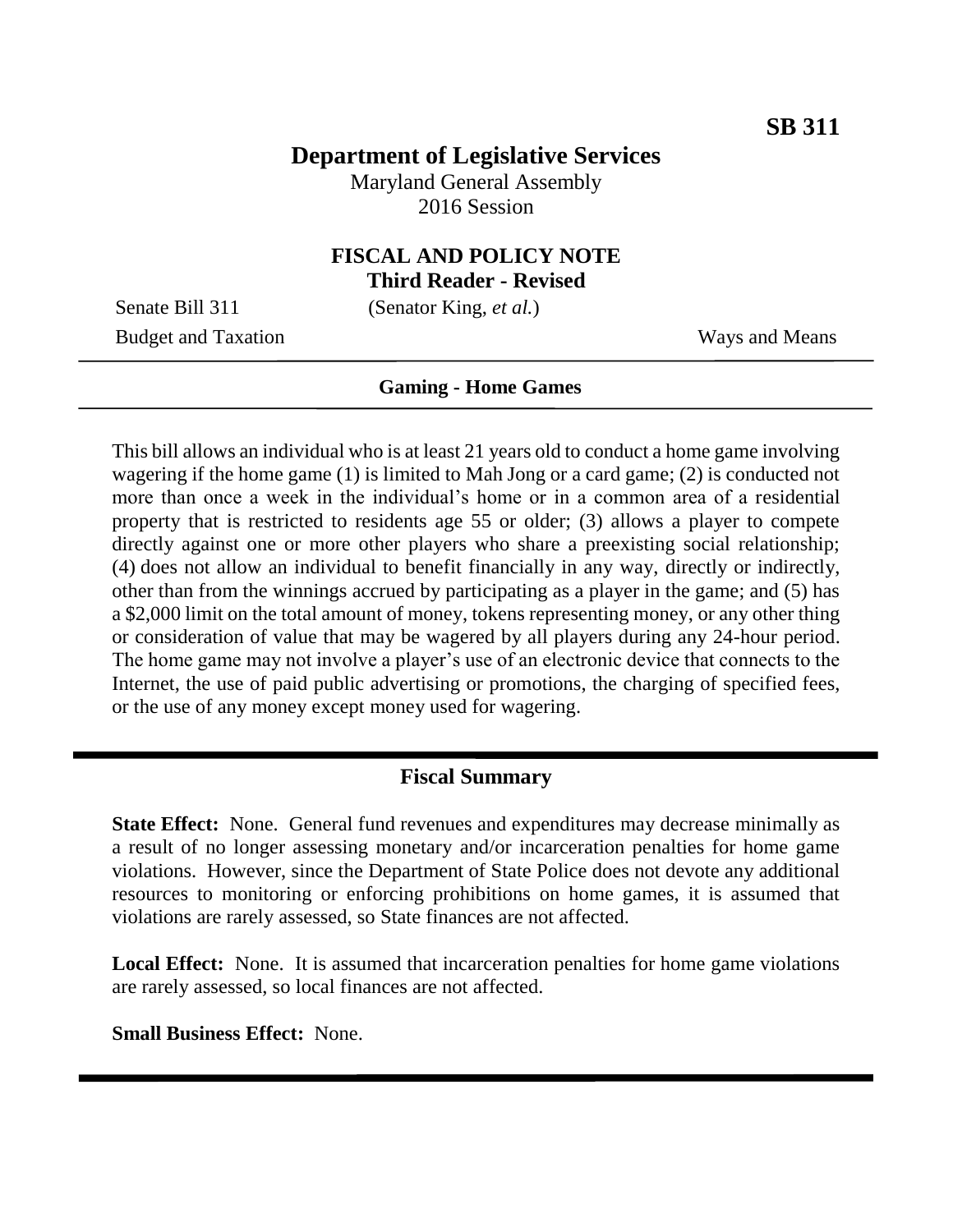## **Analysis**

**Current Law:** A person may not:

- bet, wager, or gamble;
- make or sell a book or pool on the result of a race, contest, or contingency;
- establish, keep, rent, use, or occupy or knowingly allow to be established, kept, rented, used, or occupied, a building, vessel, or place for the purpose of betting, wagering, or gambling or making, selling, or buying books or pools on the result of a race, contest, or contingency; or
- receive, become the depository of, record, register, or forward, or propose, agree, or pretend to forward, money or any other thing or consideration of value to be bet, wagered, or gambled on the result of a race, contest, or contingency.

A qualified organization is not prevented from conducting a gaming event for the exclusive benefit of a qualified organization if an individual or a group of individuals does not benefit financially from the gaming event or receive any of the proceeds from the gaming event for personal use or benefit.

A person who violates betting, wagering, and gambling laws is guilty of a misdemeanor and on conviction is subject to imprisonment for six months to one year and/or a fine of \$200 to \$1,000.

**Background:** In fiscal 2015, 20 violations were filed in the District Court of Maryland relating to illegal betting, wagering, or gambling.

*The Washington Post* reported in January 2015 that high-stakes poker games occur in Northern Virginia. The Fairfax County Police Department raided a private poker game in which the buy-in was \$20,000 and the host received a 1.5% cut from the buy-ins.

Mah Jong is a game that originated from China in which typically four players play the game using numbered tiles with the objective of collecting certain combinations of tiles.

## **Additional Information**

**Prior Introductions:** A similar bill, HB 59 of 2015, received a hearing in the House Ways and Means Committee but was withdrawn. Its cross file, SB 184, received an unfavorable report by the Senate Judicial Proceedings Committee. Similar bills, HB 157 of 2015, HB 305 of 2014, and HB 486 of 2013, received a hearing in the House Ways and Means Committee, but no further action was taken. The cross file of HB 305, SB 428,